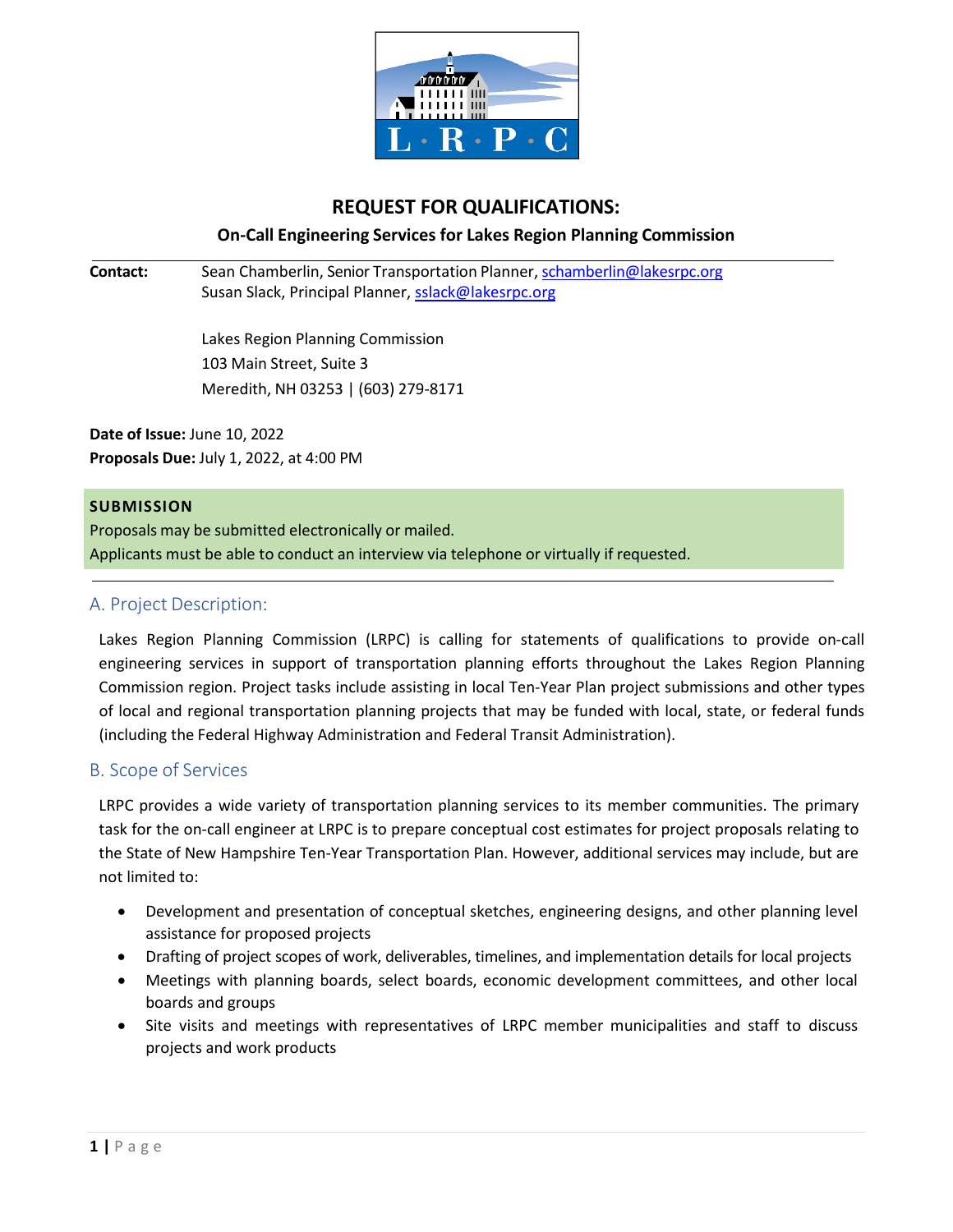**All work under the overall master agreement will be assigned by individual task orders negotiated on a lump sum basis.** The overall master agreement will begin no earlier than July 1, 2022 and extend through June 30, 2023. The maximum amount to be awarded under the overall master agreement is not to exceed **\$40,000**.

Please note that the overall amount of work assigned through task orders will depend on the volume of requests received by LRPC from its member municipalities.

### C. Statement of Qualifications Requirements:

product provided (if clients) or relationship (if colleagues)

A firm, partnership, individual, etc., interested in providing on-call engineering services to LRPC must have the following qualifications and document them within their proposal:

*Table 1: Checklist of Submission Requirements*

| <b>Requirements</b>                                                                                                                                              |
|------------------------------------------------------------------------------------------------------------------------------------------------------------------|
| Name of the consulting firm with a brief history and description                                                                                                 |
| Name, title, and professional and educational qualifications; including appropriate state licenses and affiliations of key<br>personnel assigned to this project |
| List of any staff with current New Hampshire Department of Transportation (NHDOT) Local Public Agency (LPA)<br>certification                                     |
| Staff shall possess significant experience in local transportation planning/engineering                                                                          |
| Staff shall possess demonstrated experience working with federal transportation funds                                                                            |
| Sufficient staff to perform the work in an adequate and appropriate timeframe to allow for sufficient assistance to<br>municipalities                            |
| Include an executive summary demonstrating understanding of the request and the ability to complete similar type<br>projects within time constraints             |
| A brief description of the three most current related projects with an outline of the level of involvement                                                       |
| Include a list of at least three (3) professional references, including name, title, contact information, and description of                                     |

Submit any questions regarding this RFQ to Sean Chamberlin, Senior Transportation Planner, by email at [schamberlin@lakesrpc.org b](mailto:schamberlin@lakesrpc.org)y **4:00 PM, Thursday, June 24, 2022.** Questions and their answers will be posted on the Lakes Region Planning Commission website for review on June 20, 2022, by 3:00 pm

#### D. Submission Process:

Only one form of submission is required and can be submitted electronically to Sean Chamberlin at [schamberlin@lakesrpc.org o](mailto:schamberlin@lakesrpc.org)r via hard copy posted to:

Lakes Region Planning Commission Attn: Sean Chamberlin 103 Main Street, Suite 3 Meredith, NH, 03253 All statements of qualifications must be received by LRPC no later than **July 1, 2022, at 4:00 PM**. Materials received after this time will not be accepted or reviewed. It is the intent of LRPC to notify the selected firm by **July 20, 2022**.